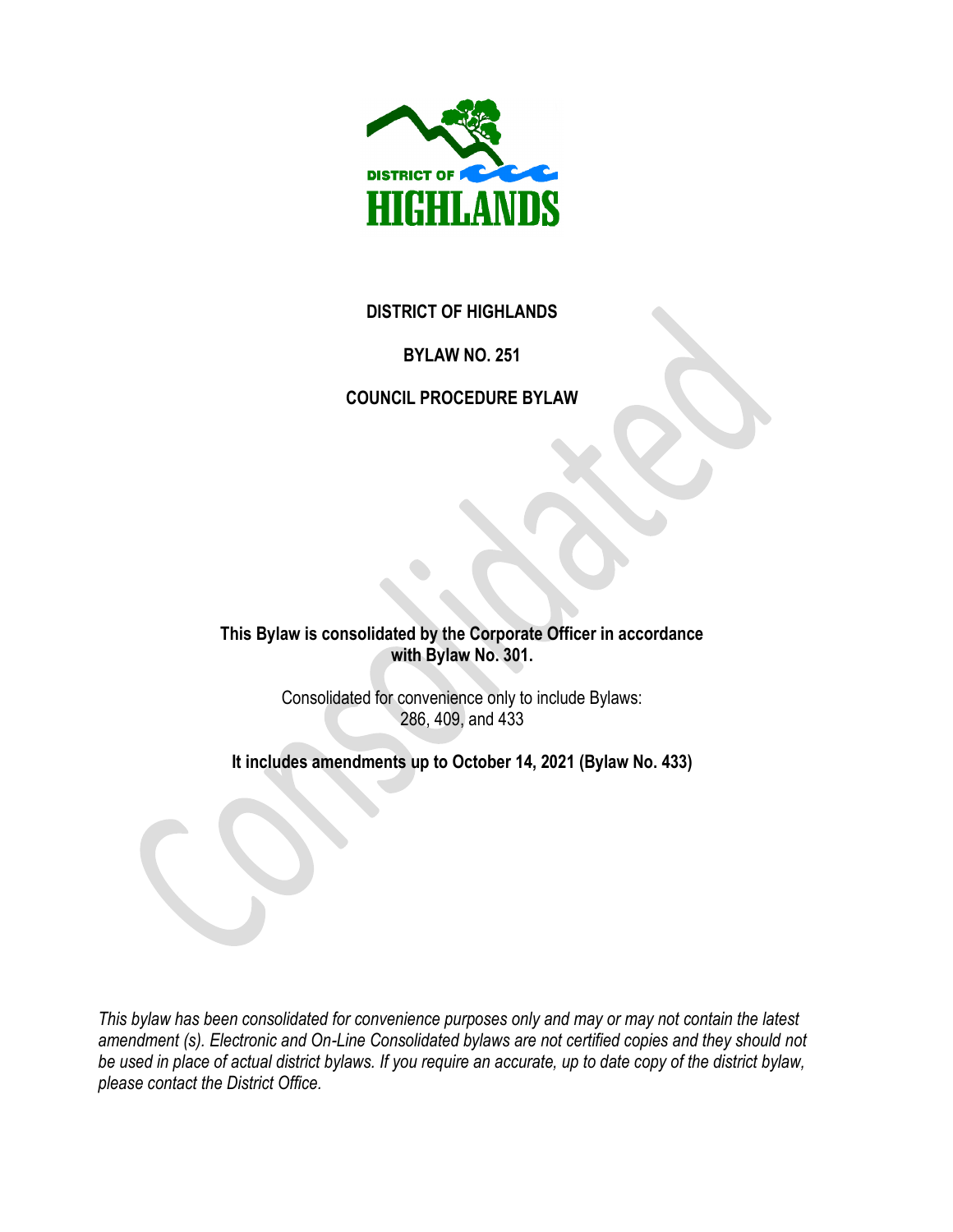#### **DISTRICT OF HIGHLANDS**

### **BYLAW NO. 251**

### **COUNCIL PROCEDURE BYLAW**

The Municipal Council of District of Highlands enacts as follows:

#### **PART 1 – INTRODUCTION**

#### 1. **TITLE**

This Bylaw may be cited as the "Council Procedure Bylaw No. 251, 2005".

#### 2. **DEFINITIONS**

In this Bylaw,

"District" means the District of Highlands;

"District Office" means the District Office located at 1980 Millstream Road, Victoria*,* British Columbia;

"Committee" means a standing, select, or other committee of Council, but does not include COTW;

"COTW" means the Committee of the Whole Council;

"Corporate Officer" means the Corporate Officer for the District;

"Council" means the Council of the District of Highlands;

"Mayor" means the Mayor of the District of Highlands;

*\*Amended by Bylaw No. 409, October, 2018* "Public Notice Posting Place" means the notice board at the District Office and the District web, except when subject to electronic failures.

#### **APPLICATION OF RULES OF PROCEDURE**

3. (1) the provisions of this Bylaw govern the proceedings of Council, COTW and all standing and select committees of Council, as applicable.

*\*Amended by Bylaw No. 409, October, 2018*

- (2) In cases not provided for under this Bylaw, the latest edition of Robert's Rules of Order, apply to the proceedings of Council, COTW, and Council committees to the extent that those Rules are:
	- (a) applicable in the circumstances, and
	- (b) not inconsistent with provisions of this Bylaw or the *Community Charter*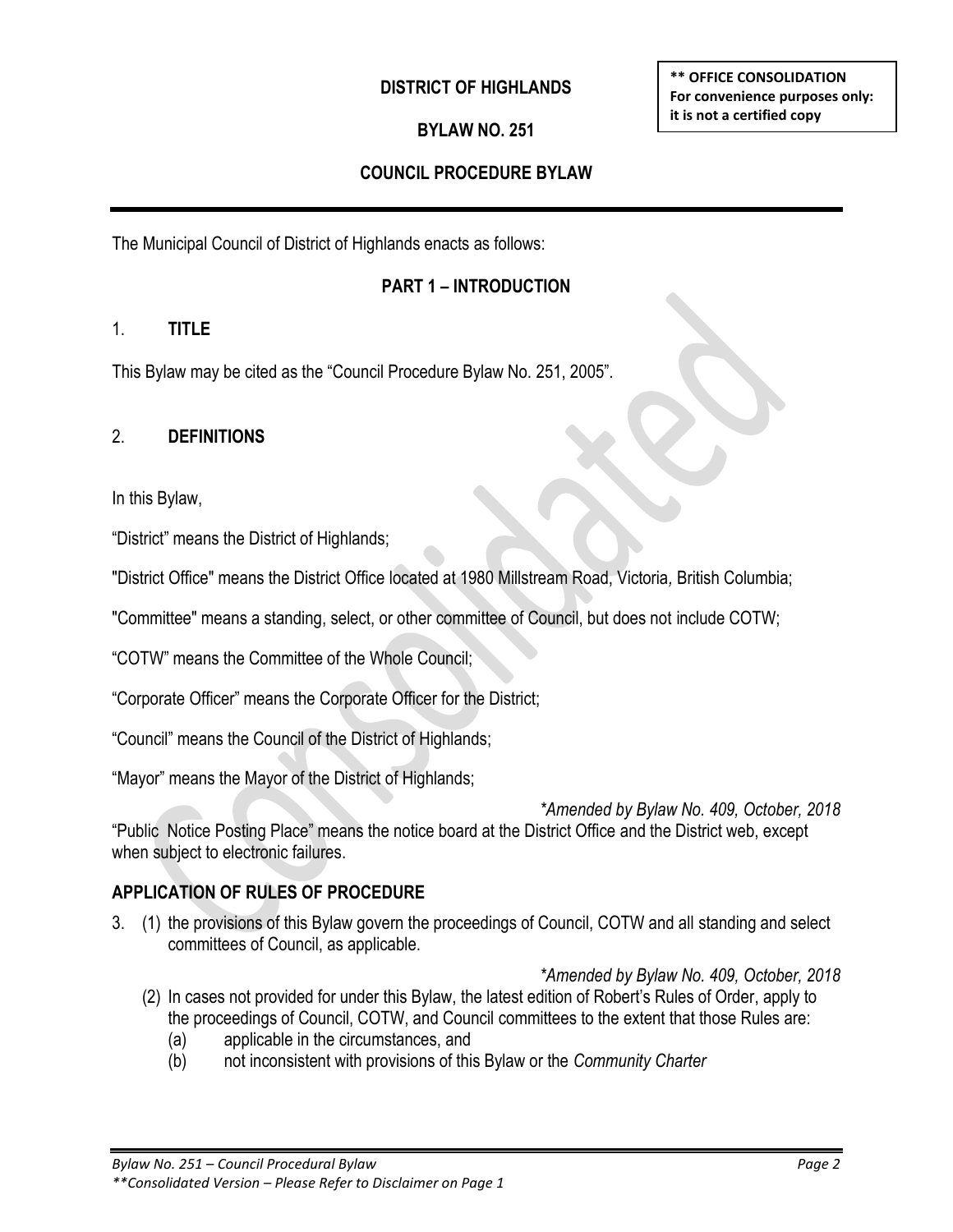### **PART 2 – COUNCIL MEETINGS**

#### **INAUGURAL MEETING**

*\*Amended by Bylaw No. 409, October, 2018*

- 4. (1) Following a general local election, the first Council meeting must be held on the first Monday in November in the year of the election.
	- (2) If a quorum of council members elected at the general local election has not taken office by the date of the meeting referred to in subsection (1), the first Council meeting must be called by the Corporate Officer and held as soon as reasonably possible after a quorum has taken office.

#### **TIME AND LOCATION OF MEETINGS**

*\*Amended by Bylaw No. 286, June, 2006 and Bylaw No. 433, October, 2021* 5. (1) Council meetings must take place at the Community Hall, 729 Finlayson Arm Road, Victoria, BC except when Council resolves to hold meetings elsewhere.

- (2) Regular Council meetings must
	- (a) be held on the first and third Mondays of each month, with the exception of July and August (one meeting will be held in July and one meeting will be held in August), and
	- (b) begin at 7:00 p.m.*;*
	- (c) be adjourned by 10:30 p.m. on the day scheduled for the meeting unless Council resolves to proceed beyond that time in accordance with section 28 of this bylaw;
	- (d) when such meeting falls on a statutory holiday, be held on the next day the District Office is open following which is not a statutory holiday.
- (3) Regular Council meetings may:
	- (a) be cancelled by Council; and
	- (b) be postponed to a different day, time and place by the Mayor, provided the Corporate Officer is given at least 2 days written notice.

#### **NOTICE OF COUNCIL MEETINGS**

*\*Amended by Bylaw No. 433, October, 2021*

- 6. (1) In accordance with the *Community Charter,* Council must prepare annually, by January 1 of each calendar year, a schedule of the date, time and place of regular Council Meetings for that calendar year and must make the schedule available to the public by posting it in the Public Notice Posting Place.
	- (2) Council must give notice annually, in accordance with the *Community Charter*, that the schedule of regular Council meetings is available to the public, and where a copy of the schedule can be obtained.
	- (3) Where revisions are necessary to the annual schedule of regular Council meetings, the Corporate Officer must, as soon as possible, post a notice at the Public Notice Posting Place which indicates any revisions to the date, time and place or cancellation of a regular Council meeting.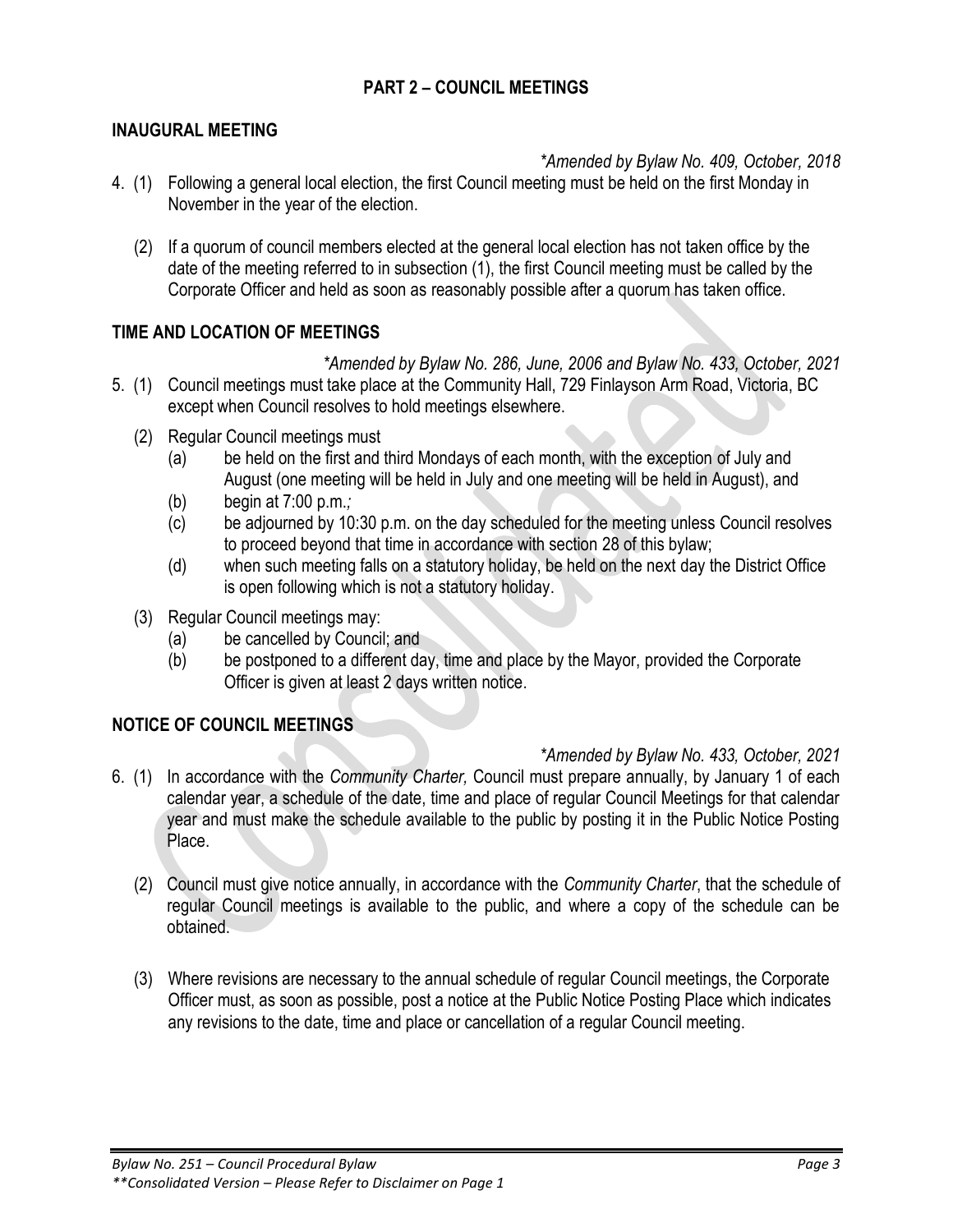### **NOTICE OF SPECIAL MEETINGS**

- 7. (1) Except where notice of a special meeting is waived by unanimous vote of all council members under section 127(4) of the *Community Charter*, a notice of the date, hour, and place of a special Council meeting must be given at least 24 hours before the time of meeting, by
	- (a) posting a copy of the notice at the Public Notice Posting Place, and
	- (b) leaving one copy of the notice for each Council member in the Council member's mailbox at the District Office.
	- (2) The notice under subsection (1) must describe in general terms the purpose of the meeting and be signed by the Mayor or the Corporate Officer.

*\*Amended by Bylaw No. 433, October, 2021*

### **ELECTRONIC MEETINGS AND PARTICIPATION**

- 8. (1) Regular and Special Council, Committee of the Whole and Committee meetings may be conducted by means of electronic or other communication facilities in accordance with section 8(3).
	- (2) Council and Committee members must make all reasonable efforts to attend meetings in person unless a meeting is scheduled to take place electronically as set out in section 8(1). A member of Council or a Committee who is unable to attend a Council or Committee meeting due to illness, absence from the regional district or due to circumstances beyond the Council or Committee member's control, may participate in the meeting by means of electronic or other communication facilities in accordance with section 8(3) and as follows:
		- (a) Council members must notify the Corporate Officer as early as possible prior to the meeting of their requirement to participate electronically.
		- (b) Except for electronic meetings as set out in section 8(1), the person presiding must not participate electronically.
	- (3) The following rules apply in relation to a Council or Committee of the Whole meeting referred to in section 8(1):
		- (a) A meeting may be held electronically in the event of an emergency, during a communicable disease event, as resolved by Council as being necessary or as authorized by the Mayor;
		- (b) The meeting must be conducted in accordance with the Bylaw;
		- $(c)$  The facilities must enable the meeting's participants to hear, or watch and hear, each other;
		- (d) The notice of Regular and Special meetings must include notice of the way in which the meeting is to be conducted and the place where the public may attend to hear the proceedings that are open to the public;
		- (e) Except for any part of the meeting that is closed to the public, the facilities must enable the public to hear, or watch and hear the meeting at the specified place; and
		- (f) A designated municipal officer must be in attendance at the specified place.
	- (4) The following rules apply in relation to a Committee meeting referred to in section 8(1):
		- (a) The meeting must be conducted in accordance with the Bylaw;
		- (b) The facilities must enable the meeting's participants to hear, or watch and hear, each other;
		- (c) The notice of Regular and Special meetings must include notice of the way in which the meeting is to be conducted;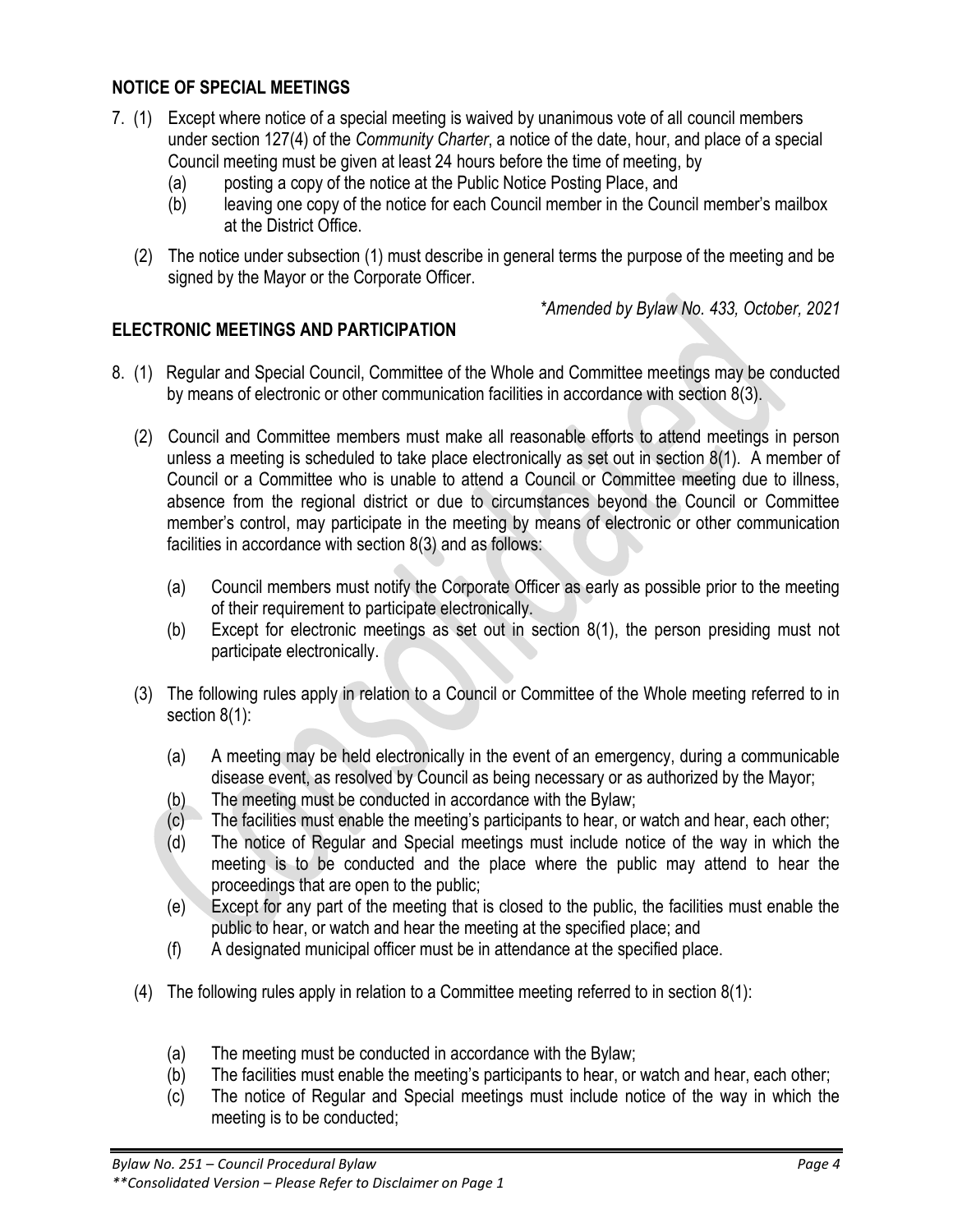- (d) Except for any part of the meeting that is closed to the public, the facilities must enable hear, or watch and hear the meeting.
- (5) Members of Council or a member of a Council committee, who are participating in a meeting conducted in accordance with this section, are deemed to be present at the meeting.

## **PART 3 - DESIGNATION OF MEMBER TO ACT IN PLACE OF MAYOR**

- 9. (1) Annually in December*,* Council must from amongst its members designate Councillors to serve on a rotating basis as the member responsible for acting in the place of the Mayor when the Mayor is absent or otherwise unable to act or when the office of the Mayor is vacant.
	- (2) Each Councillor designated under section 8(1) must fulfill the responsibilities of the Mayor in his or her absence.
	- (3) If both the Mayor and the member designated under section 8(1) are absent from the Council meeting, the Council members present must choose a Councillor to preside at the Council meeting.
	- (4) The member designated under section 9(1) or chosen under section 9(3) has the same powers and duties as the Mayor in relation to the applicable matter.

# **PART 4 – COUNCIL PROCEEDINGS**

#### **COMMUNITY CHARTER PROVISIONS**

10. Matters pertaining to Council proceedings are governed by the *Community Charter* including those provisions found in Division 3 of Part 4 *[Open Meetings]* and Division 2 of Part 5 *[Council Proceedings]*.

## **ATTENDANCE OF PUBLIC AT MEETINGS**

- 11. (1) Except where the provisions of section 90 of the *Community Charter* apply, all Council meetings must be open to the public.
	- (2) Before closing a Council meeting or part of a Council meeting to the public, Council must pass a resolution in a public meeting in accordance with section 92 of the *Community Charter [requirements before Council meeting is closed].*
	- (3) This section applies to all meetings of the bodies referred to in section 93 of the *Community Charter,* including without limitation:
		- (a) COTW,
		- (b) Standing and Select Committees,
		- (c) Board of Variance,
		- (d) Advisory Planning Commission
	- (4) Despite section 11(1), the Mayor or the Councillor designated as the member responsible for acting in the place of the Mayor under section 8 may expel or exclude from a Council meeting a person in accordance with section 22(8).

## **MINUTES OF MEETINGS TO BE MAINTAINED AND AVAILABLE TO PUBLIC**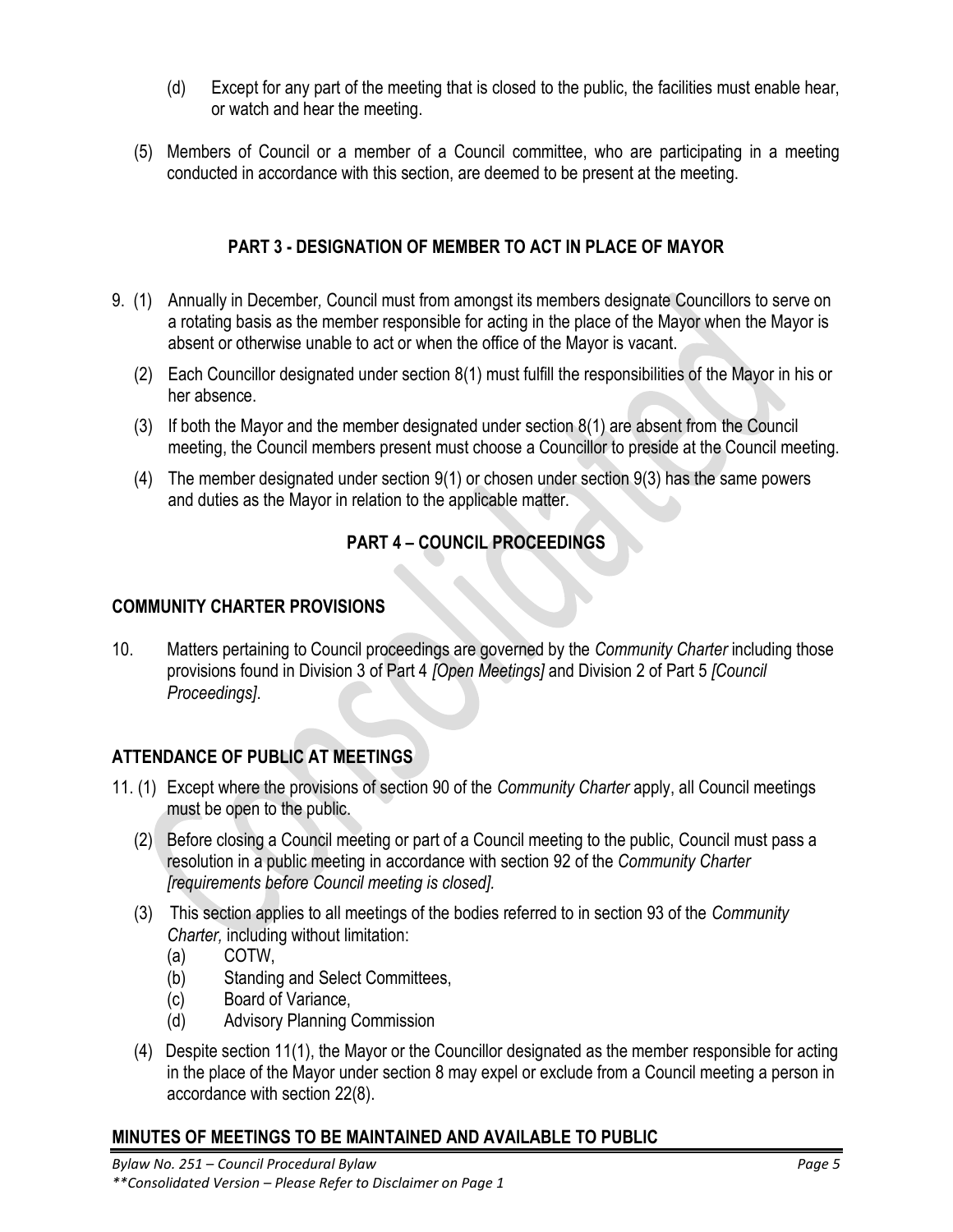- 12. (1) Minutes of the proceedings of Council must be
	- (a) legibly recorded,
	- (b) certified as correct by the Corporate Officer, and
	- (c) signed by the Mayor or other member presiding at the meeting or at the next meeting at which the minutes are adopted.
	- (2) Subject to subsection 12(3) and in accordance with section 97(1)(b) of the *Community Charter*  minutes of the proceedings of Council, once they have been adopted, must be open for public inspection at the District Office during its regular office hours.
	- (3) Subsection 12(2) does not apply to minutes of a Council meeting or that part of a Council meeting from which persons were excluded under section 90 of the *Community Charter [meetings that may be closed to the public].*

## **CALLING MEETING TO ORDER**

- 13. (1) As soon after the time specified for a Council meeting as there is a quorum present, the Mayor, if present, must take the Chair and call the Council meeting to order, however, where the Mayor is absent, the Councillor designated as the member responsible for acting in the place of the Mayor in accordance with section 9 must take the Chair and call such meeting to order.
	- (2) If a quorum of Council is present but the Mayor or the Councillor designated as the member responsible for acting in the place of the Mayor under section 9 do not attend within 15 minutes of the scheduled time for a Council meeting:
		- (a) the Corporate Officer must call to order the members present, and
		- (b) the members present must choose a member to preside at the meeting.

## **ADJOURNING MEETING WHERE NO QUORUM**

- 14. If there is no quorum of Council present within 15 minutes of the scheduled time for a Council meeting, the Corporate Officer must
	- (a) record the names of the members present, and those absent, and
	- (b) adjourn the meeting until the next scheduled meeting.

## **AGENDA**

15 (1) Prior to each Council meeting, the Corporate Officer must prepare an Agenda setting out all the items for consideration at that meeting.

*\*Amended by Bylaw No. 286, June, 2006*

(2) The deadline for submissions by the public to the Corporate Officer of items for inclusion on the Council meeting Agenda is the close of business on the Wednesday prior to the meeting.

*\*Amended by Bylaw No. 286, June, 2006* 

*\*Amended by Bylaw No. 433, October, 2021*

(3) On receiving a submission or application intended for consideration by Council, the Corporate Officer may determine that it should be accompanied by a staff report or briefing note, and may, despite section 15(2) and regardless of the time that the submission or application was received,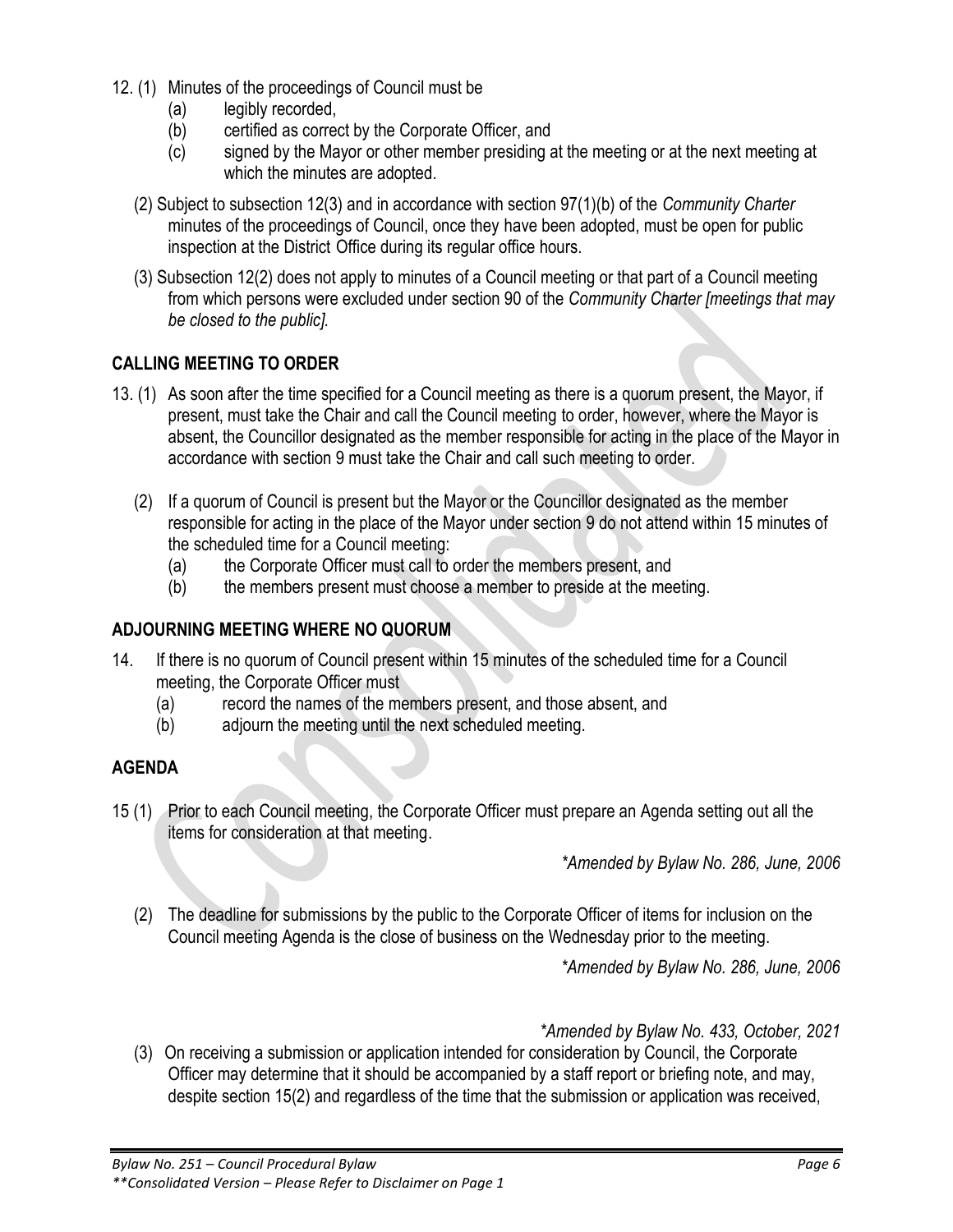delay placing it before Council until such report or briefing note has been prepared, provided, however, that a delay imposed for this purpose shall not exceed sixty (60) days.

- (4) The Corporate Officer must make the agenda available to the members of Council and the public by Friday afternoon prior to the meeting.
- (5) Council must not consider any matters not listed on the Agenda unless a new matter for consideration is properly introduced as a late item pursuant to section 17.

## **ORDER OF PROCEEDINGS AND BUSINESS**

*\*Amended by Bylaw No. 286, June, 2006, and Bylaw No. 433, October, 2021* 16. (1) The agenda for all regular Council meetings contains the following matters in the order in which they are listed below:

- (a) Approval of agenda;
- (b) Petitions and Delegations
- (c) Adoption of minutes;
- (d) Reports of Committees, COTW and Commissions;
- (e) Ratification of Committee Recommendations
- (f) Introduction of late items;
- (g) Unfinished business;
- (h) Correspondence;
- (i) Bylaws;
- (j) New business;
- (k) Notice of Motion
- (l) Motion to Move In Camera
- (m) Release of In Camera Resolutions
- (n) Adjournment.
- (2) Particular business at a Council meeting must in all cases be taken up in the order in which it is listed on the agenda unless otherwise resolved by Council.

# **LATE ITEMS**

- 17. (1) An item of business not included on the Agenda must not be considered at a Council meeting unless introduction of the late item is approved by Council at the time allocated on the Agenda for such matters.
	- (2) If the Council makes a resolution under section 17(1), information pertaining to late items must be distributed to the members.

*\*Amended by Bylaw No. 433, October, 2021*

# **NOTICE OF MOTION**

18. Any Council member may give "Notice of Motion" respecting an item which the Council member intends to present by giving a copy of such motion to the Corporate Officer prior to a meeting of the Council and upon the member being acknowledged by the Chair and the Notice of Motion being read at the meeting. A copy of the motion shall appear in the Minutes of that meeting as a "Notice of Motion". The Corporate Officer shall place the motion on the agenda of the next Council meeting for consideration under New Business.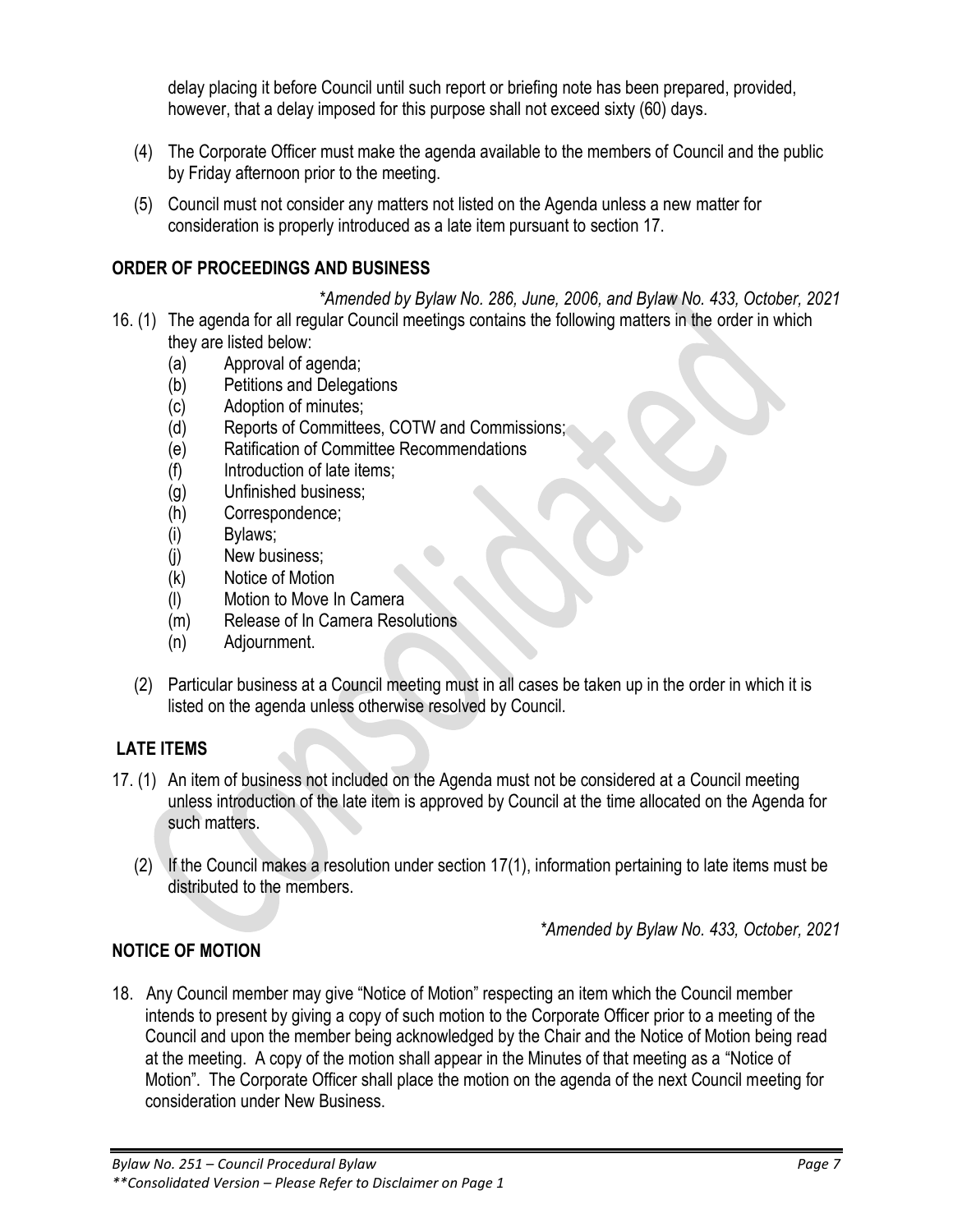#### **VOTING AT MEETINGS**

- 19. (1) The following procedures apply to voting at Council meetings:
	- (a) when debate on a matter is closed the presiding member must put the matter to a vote of Council members;
	- (b) when the Council is ready to vote, the presiding member must put the matter to a vote by stating:

"Those in favour raise your hands." and then "Those opposed raise your hands.""

- (c) when the presiding member is putting the matter to a vote under paragraphs (a) and (b) a member must not
	- (i) cross or leave the room,
	- (ii) make a noise or other disturbance, or
	- (iii) interrupt the voting procedure under paragraph (b) unless the interrupting member is raising a point of order;
- (d) after the presiding member finally puts the question to a vote under paragraph (b), a member must not speak to the question or make a motion concerning it;
- (e) the presiding member's decision about whether a question has been finally put is conclusive; and
- (f) whenever a vote of Council on a matter is taken, each member present shall signify their vote by raising their hand; and
- (g) the presiding member must declare the result of the voting by stating that the question is decided in either the affirmative or the negative;

## **DELEGATIONS**

#### *\*Amended by Bylaw No. 286, June, 2006*

- 20. (1) The Council may, by resolution, allow an individual or a delegation to address Council at a meeting provided written application, outlining their intended presentation, has been received by the Corporate Officer by noon on the Wednesday preceding the meeting. Each address must be limited to 5 minutes unless a longer period is agreed to by majority vote of those members present.
	- (2) Where written application has not been received by the Corporate Officer as prescribed in section 20(1), an individual or delegation may address the meeting.
	- (3) Council must not permit a delegation to address a meeting of the Council regarding a bylaw in respect of which a public hearing has been held, where the public hearing is required under an enactment as a prerequisite to the adoption of the bylaw.
	- (4) The Corporate Officer may schedule delegations to another Council meeting or advisory body as deemed appropriate according to the subject matter of the delegation.
	- (5) The Corporate Officer may refuse to place a delegation on the agenda if the issue is not considered to fall within the jurisdiction of Council. If the delegation wishes to appeal the Corporate Officer's decision, the information must be distributed under separate cover to Council for their consideration.

## **POINTS OF ORDER**

21. (1) Without limiting the presiding member's duty under section 132(1) of the *Community Charter* the presiding member must apply the correct procedure to a motion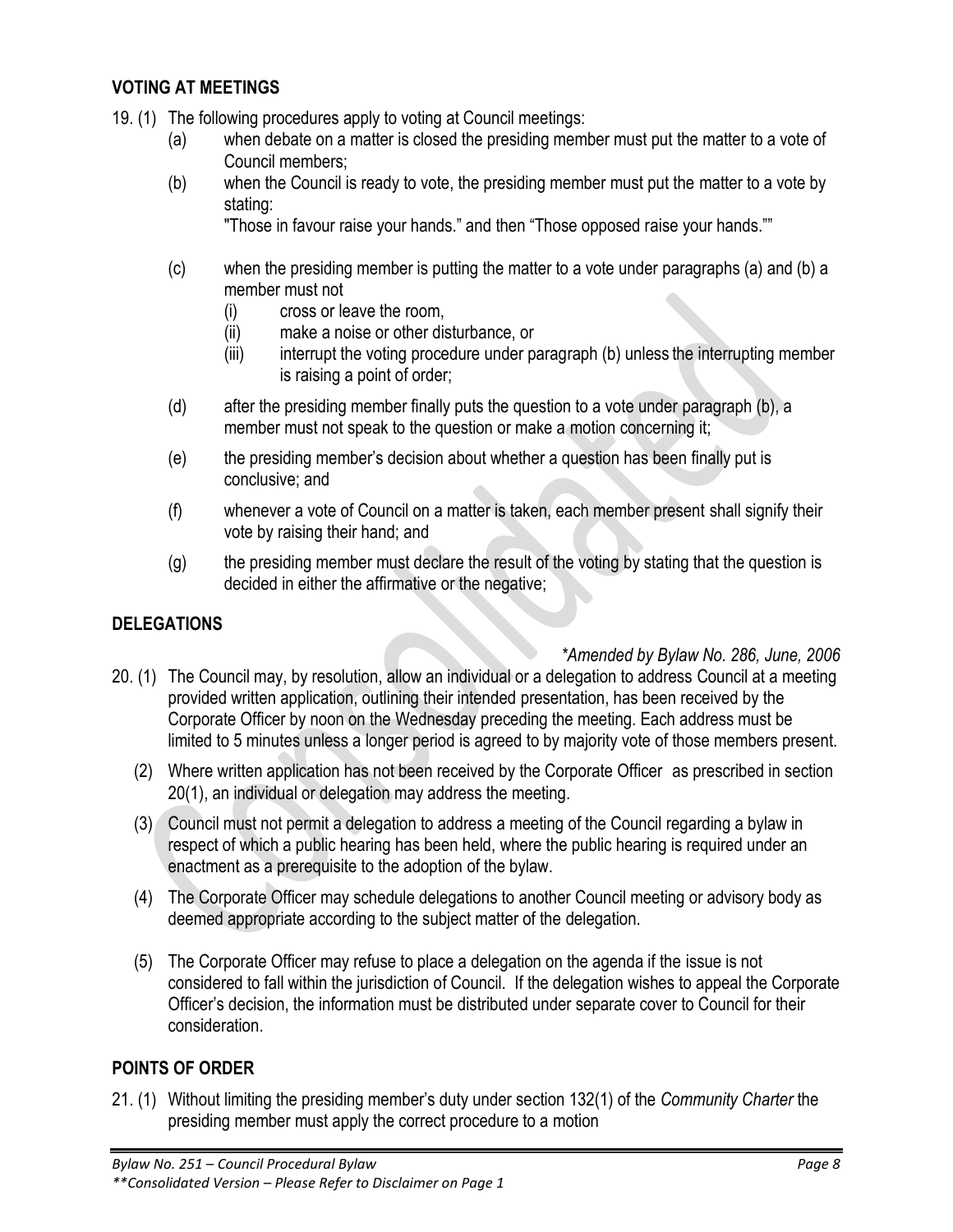- (a) if the motion is contrary to the rules of procedure in this bylaw, and
- (b) whether or not another Council member has raised a point of order in connection with the motion.
- (2) When the presiding member is required to decide a point of order
	- (a) the presiding member must cite the applicable rule or authority if requested by another Council member,
	- (b) another member must not question or comment on the rule or authority cited by the presiding member under subsection (2)(a), and
	- (c) the presiding member may reserve the decision until the next Council meeting.

# **CONDUCT AND DEBATE**

- 22. (1) A Council member may speak to a question or motion at a Council meeting only if that member first addresses the presiding member.
	- (2) Members must address the presiding member by that person's title of Mayor, Acting Mayor, or Councillor.
	- (3) Members must address other non-presiding members by the title Councillor.
	- (4) No member must interrupt a member who is speaking except to raise a point of order.
	- (5) If more than one member speaks the presiding member must call on the member who, in the presiding member's opinion, first spoke.
	- (6) Members who are called to order by the presiding member
		- (a) must immediately stop speaking,
		- (b) may explain their position on the point of order, and
		- (c) may appeal to Council for its decision on the point of order in accordance with section 132 of the *Community Charter*.
	- (7) Members speaking at a Council meeting
		- (a) must use respectful language,
		- (b) must not use offensive gestures or signs,
		- (c) must speak only in connection with the matter being debated,
		- (d) may speak about a vote of Council only for the purpose of making a motion that the vote be rescinded, and
		- (e) must adhere to the rules of procedure established under this Bylaw and to the decisions of the presiding member and Council in connection with the rules and points of order.
	- (8) If a member does not adhere to subsection (7), the presiding member may order the member to leave the member's seat, and
		- (a) if the member refuses to leave, the presiding member may cause the member to be removed by a peace officer from the member's seat , and
		- (b) if the member apologizes to the Council, Council may, by resolution, allow the member to retake the member's seat.
	- (9) A member may require the question being debated at a Council meeting be read at any time during the debate if that does not interrupt another member who is speaking.
	- (10) The following rules apply to limit speech on matters being considered at a Council meeting:
		- (a) a member may speak more than once in connection with the same question only
			- (i) with the permission of Council, or
			- (ii) if the member is explaining a material part of a previous speech without introducing a new matter;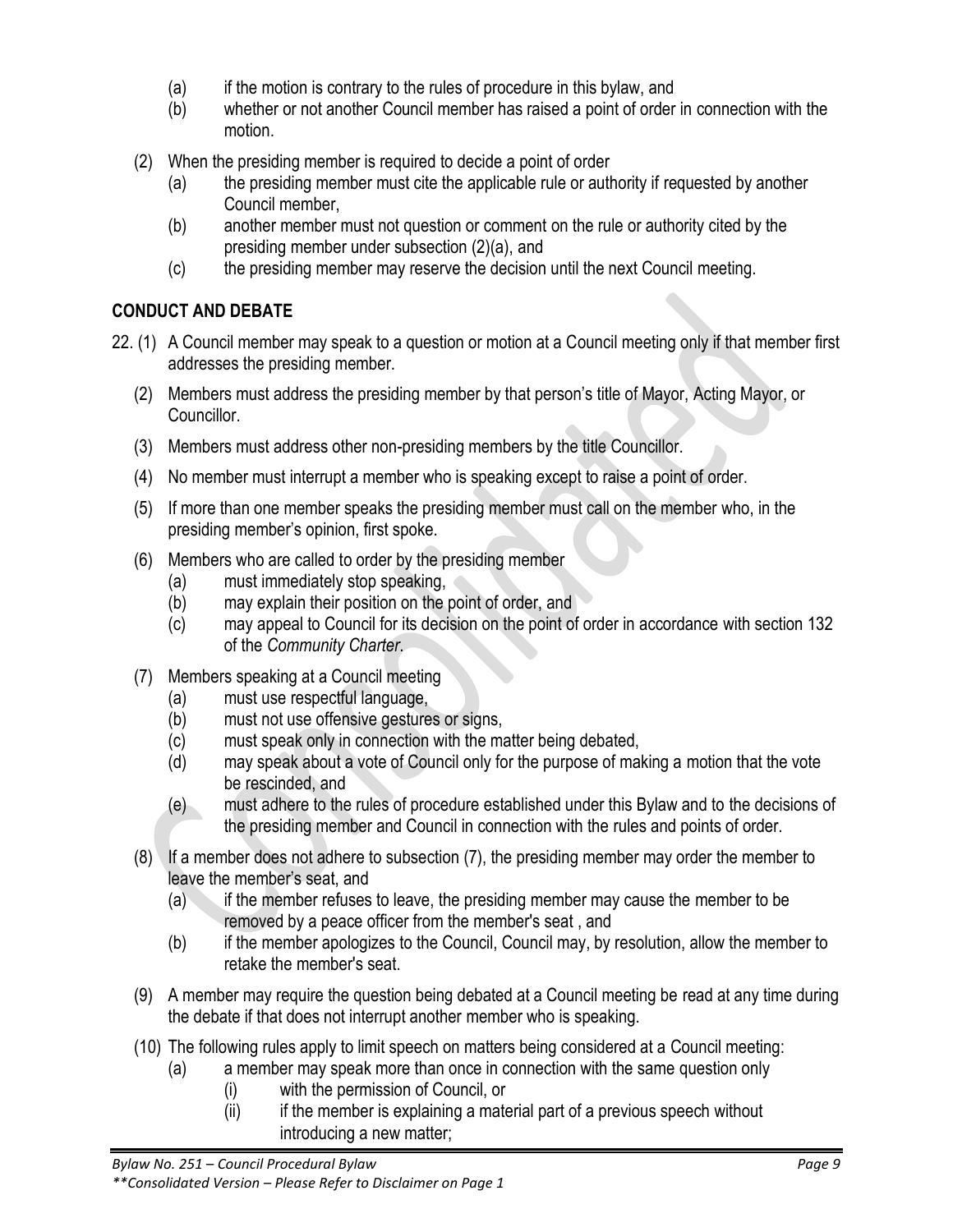- (b) a member who has made a substantive motion to the Council may reply to the debate;
- (c) a member who has moved an amendment, the previous question, or an instruction to a committee may not reply to the debate;
- (d) a member may speak to a question, or may speak in reply, for longer than a total time of 5 minutes only with the permission of Council.

#### **MOTIONS GENERALLY**

23. (1) Council may debate and vote on a motion only if it is first made by one Council member and then seconded by another.

#### *\*Amended by Bylaw No. 433, October, 2021*

- (2) A Council Member may make any of the following motions at any time notwithstanding when a matter is under consideration, and those motions take precedence over each other in the following order:
	- (a) To lay on the table
	- (b) To move the previous question (close debate)
	- (c) To postpone to a certain time
	- (d) To refer to committee
	- (e) To amend
	- (f) To postpone indefinitely
- (3) A motion made under subsections 23(2)(a) and (b) are not amendable or debatable.
- (4) Council must vote separately on each distinct part of a question that is under consideration at a Council meeting if requested by a Council member.

## **MOTION TO COMMIT**

24. (1) Until it is decided, a motion made at a Council meeting to refer to committee precludes an amendment of the main question.

## **MOTION FOR THE MAIN QUESTION**

- 25. (1) In this section, "main question", in relation to a matter, means the motion that first brings the matter before the Council.
	- (2) At a Council meeting, the following rules apply to a motion for the main question, or for the main question as amended:
		- (a) if a member of Council moves to put the main question, or the main question as amended, to a vote, that motion must be dealt with before any other amendments are made to the motion on the main question; and
		- (b) if the motion for the main question, or for the main question as amended, is decided in the negative, the Council may again debate the question, or proceed to other business.

## **AMENDMENTS GENERALLY**

26. (1) A Council member may, without notice, move to amend a motion that is being considered at a Council meeting.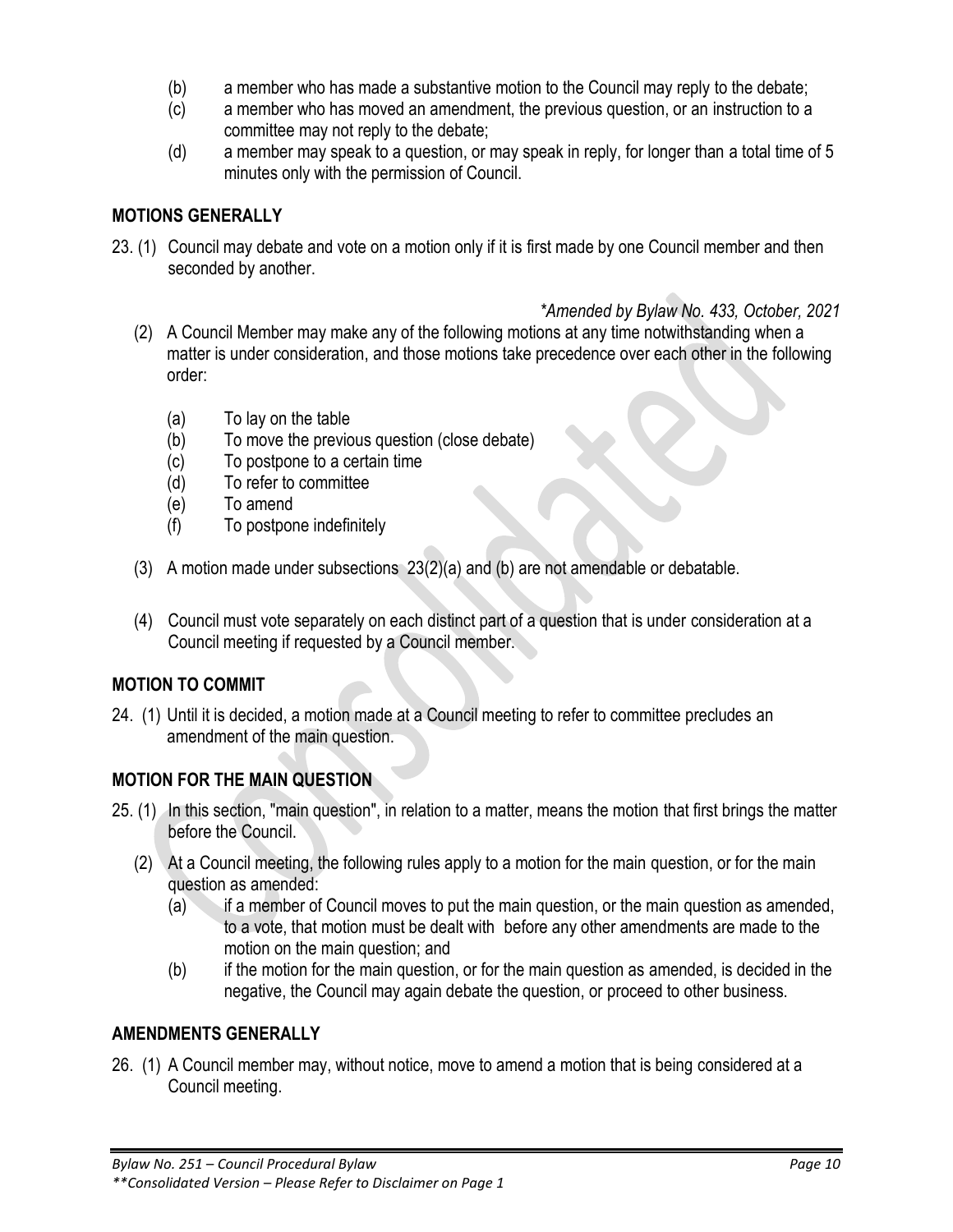- (2) An amendment may propose removing, substituting for, or adding to the words of an original motion.
- (3) A proposed amendment must be reproduced in writing by the mover if requested by the presiding member.
- (4) A proposed amendment must be decided or withdrawn before the motion being considered is put to a vote unless there is a call for the main question.
- (5) An amendment may be amended once only.
- (6) An amendment that has been negatived by a vote of Council cannot be proposed again.
- (7) A Council member may propose an amendment to an adopted amendment.
- (8) The presiding member must put the main question and its amendments in the following order for the vote of Council:
	- (a) a motion to amend a motion amending the main question;
	- (b) a motion to amend the main question, or an amended motion amending the main question if the vote under subparagraph (a) is positive;
	- (c) the main question.

## **RECONSIDERATION BY COUNCIL MEMBER**

### *\*Amended by Bylaw No. 433, October, 2021*

- 27. (1) Subject to subsection (5), a Council member who voted on the prevailing side may, at the next Council meeting,
	- (a) move to reconsider a matter on which a vote, other than to postpone indefinitely, has been taken, and
	- (b) move to reconsider an adopted bylaw after an interval of at least 24 hours following its adoption.
	- (2) A Council member who voted affirmatively for a resolution adopted by Council may at any time move to rescind that resolution.
	- (3) Council must not discuss the main matter referred to in subsection (1) unless a motion to reconsider that matter is adopted in the affirmative.
	- (4) A vote to reconsider must not be reconsidered.
	- (5) Council may only reconsider a matter that has not
		- (a) had the approval or assent of the electors and been adopted,
		- (b) been reconsidered under subsection (1) or section 131 of the *Community Charter*
		- (c) been acted on by an officer, employee, or agent of the District.
	- (6) The conditions that applied to the adoption of the original bylaw, resolution, or proceeding apply to its rejection under this section.
	- (7) A bylaw, resolution, or proceeding that is reaffirmed under section 27 (1) or section 131 of the *Community Charter* is as valid and has the same effect as it had before reconsideration.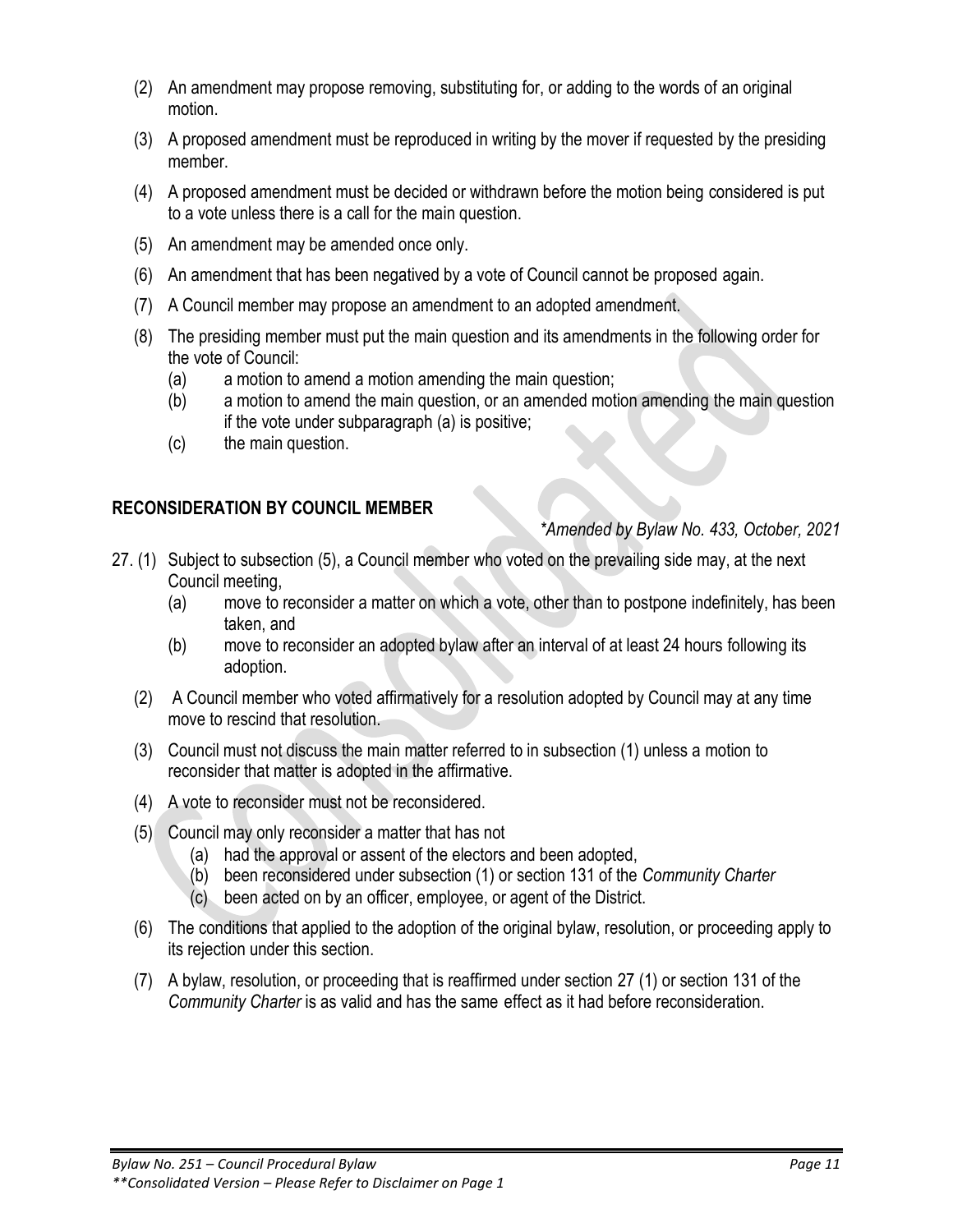### **PRIVILEGE**

28. (1) In this section, a matter of privilege refers to any of the following motions:

- (a) fix the time to adjourn;
- (b) adjourn;
- (c) recess;
- (d) raise a question of privilege of the Council;
- (e) raise a question of privilege of a member of Council.
- (2) A matter of privilege must be immediately considered when it arises at a Council meeting.
- (3) For the purposes of subsection (2), a matter of privilege listed in subsection (1) has precedence over those matters listed after it.

### **REPORTS FROM COMMITTEES**

- 29. Council may take any of the following actions in connection with a resolution it receives from COTW:
	- (a) agree or disagree with the resolution;
	- (b) amend the resolution;
	- (c) refer the resolution back to COTW;
	- (d) postpone its consideration of the resolution.

### **ADJOURNMENT**

- 30. (1) A Council may continue a Council meeting after 10:30 p.m. only by an affirmative vote of 2/3 of the Council members present.
	- (2) A motion to adjourn either a Council meeting or the debate at a Council meeting is always in order if that motion has not been preceded at that meeting by the same motion.
	- (3) Subsection (2) does not apply to either of the following motions:
		- (a) a motion to adjourn to a specific day;
		- (b) a motion that adds an opinion or qualification to a preceding motion to adjourn.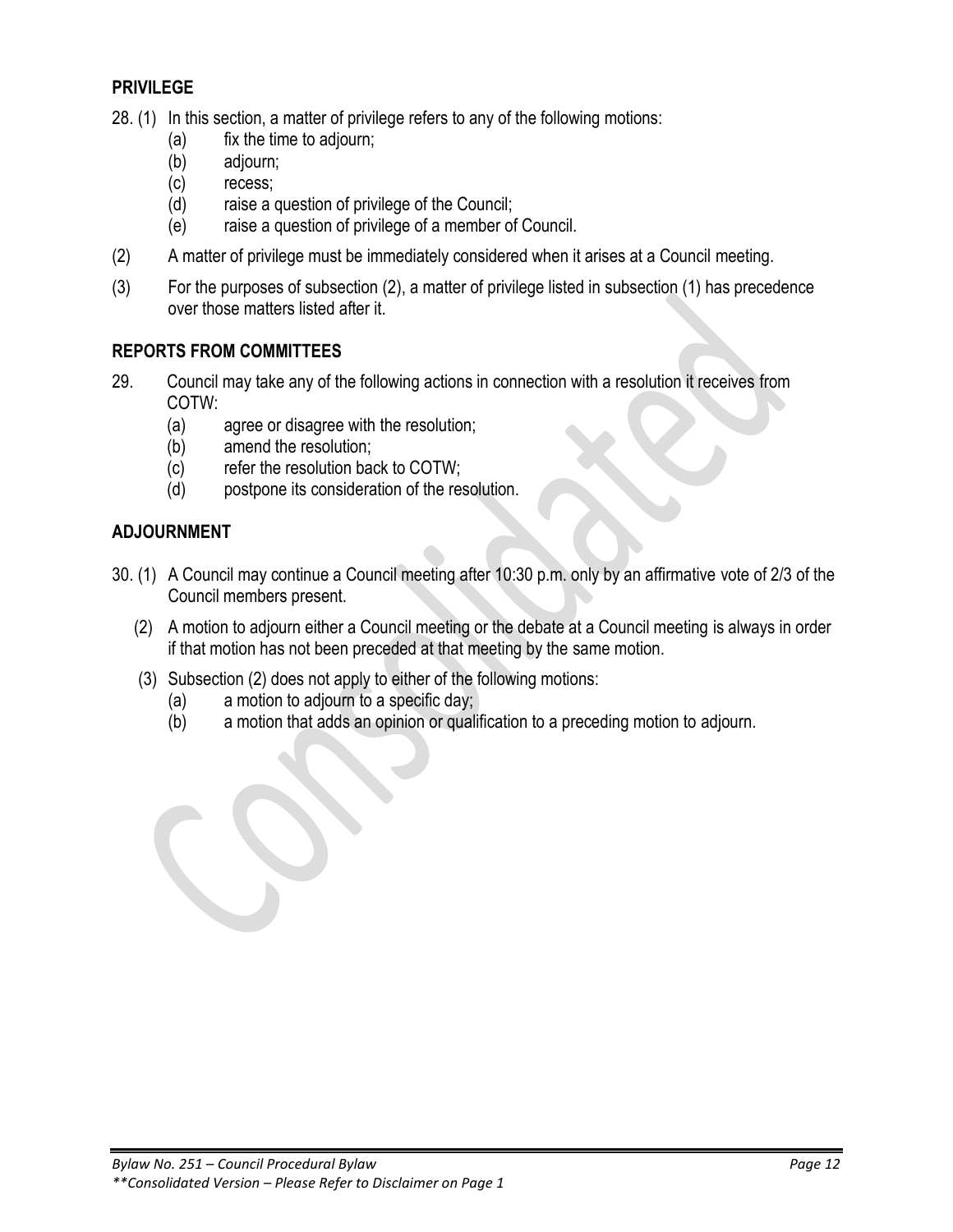## **COPIES OF PROPOSED BYLAWS TO COUNCIL MEMBERS**

31. A proposed bylaw may be introduced at a Council meeting only if a copy of it has been delivered to each Council member at least 48 hours before the Council meeting, or all Council members unanimously agree to waive this requirement.

## **FORM OF BYLAWS**

*\*Amended by Bylaw No. 433, October, 2021*

- 32. A bylaw introduced at a Council meeting must:
	- (a) be in writing;
	- (b) have a distinguishing name;
	- (c) have a distinguishing number;
	- (d) contain an introductory statement of purpose;
	- (e) be divided into sections;

#### **BYLAWS TO BE CONSIDERED SEPARATELY OR JOINTLY**

- 33. Council must consider a proposed bylaw at a Council meeting either:
	- (a) Separately when directed by the presiding member or requested by another Council member, or
	- (b) jointly with other proposed bylaws in the sequence determined by the presiding member.

#### **READING AND ADOPTING BYLAWS**

- 34. (1) The presiding member of a Council meeting may
	- (a) have the Corporate Officer read a synopsis of each proposed bylaw or group of proposed bylaws, and then
	- (b) request a motion that the proposed bylaw or group of bylaws be read;
	- (2) The readings of the bylaw may be given by stating its title and object.
	- (3) A proposed bylaw may be debated and amended at any time during the first three readings unless prohibited by the *Community Charter*.

(4) Subject to the *Local Government Act*, each reading of a proposed bylaw must receive the affirmative vote of a majority of the Council members present.

(5) In accordance with section 135 of the *Community Charter*, Council may give two or three readings to a proposed bylaw at the same Council meeting.

(6) Despite section 135(3) of the *Community Charter*, and in accordance with the *Local Government Act*, Council may adopt a proposed official community plan or zoning bylaw at the same meeting at which the plan or bylaw passed third reading.

#### **BYLAWS MUST BE SIGNED**

35. After a bylaw is adopted, and signed by the Corporate Officer and the presiding member of the Council meeting at which it was adopted, the Corporate Officer must have it placed in the District's records for safekeeping.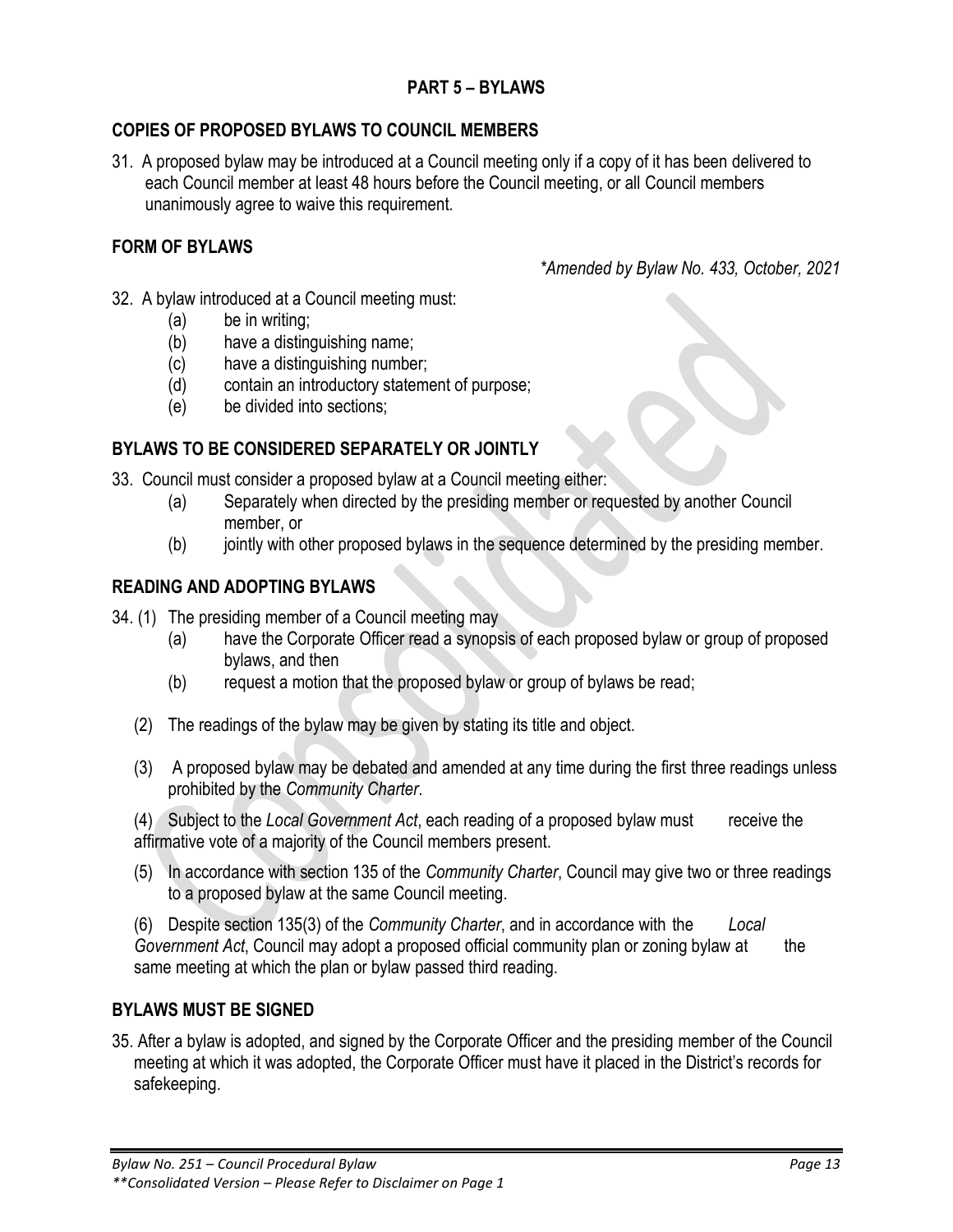# **PART 6 - COMMITTEE OF THE WHOLE**

#### **GOING INTO COMMITTEE OF THE WHOLE**

- 36. (1) At any time during a council meeting, Council may by resolution go into COTW.
	- (2) In addition to subsection (1), a meeting, other than a standing or select committee meeting, to which all members of Council are invited to consider but not to decide on matters of the District's business, is a meeting of COTW.

## **NOTICE FOR COTW MEETINGS**

- 37. (1) Subject to subsection (2) a notice of the day, hour and place of a COTW meeting must be given at least 48 hours before the time of the meeting by:
	- (a) posting a copy of the notice at the Public Notice Posting Place; and
	- (b) leaving a copy of the notice for each Council member in the Council member's mailbox at the District Office.
	- (2) Subsection (1) does not apply to a COTW meeting that is called, in accordance with section 37, during a Council meeting for which public notice has been given under section 6 or 7.

## **MINUTES OF COTW MEETINGS TO BE MAINTAINED AND AVAILABLE TO PUBLIC**

- 38. (1) Minutes of the proceedings of COTW must be
	- (a) legibly recorded,
	- (b) certified by the Corporate Officer,
	- (c) signed by the member presiding at the meeting, and
	- (d) open for public inspection, once they have been adopted, in accordance with section 97(1)(c) of the *Community Charter.*

## **PRESIDING MEMBERS AT COTW MEETINGS AND QUORUM**

- 39. (1) Any Council member may preside in COTW.
	- (2) The members of Council attending a meeting of COTW must appoint a presiding member for the COTW meeting.
	- (3) The quorum of COTW is the majority of Council members.

# **POINTS OF ORDER AT MEETINGS**

40. The presiding member must preserve order at a COTW meeting and, subject to an appeal to other members present, decide points of order that may arise.

## **CONDUCT AND DEBATE**

- 41. The following rules apply to COTW meetings:
	- (a) a motion for adjournment is not allowed in COTW meetings held under Section 36(1);
	- (b) a member may speak any number of times on the same question;
	- (c) a member must not speak longer than a total of 5 minutes on any one question.

# **VOTING AT MEETINGS**

42. (1) Votes at a COTW meeting must be taken by a show of hands if requested by a member.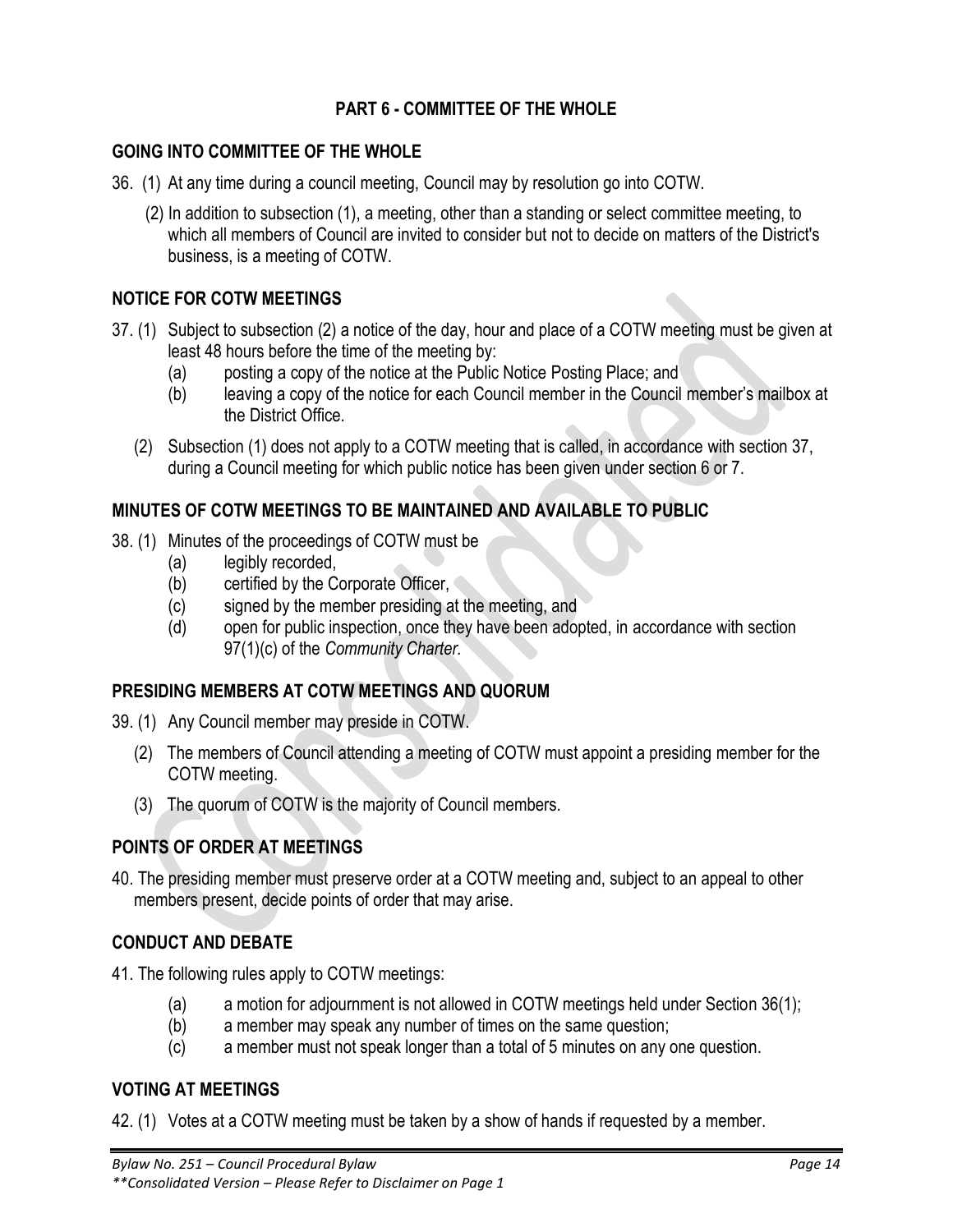(2) The presiding member must declare the results of voting.

# **REPORTS**

- 43. (1) COTW may consider reports and bylaws only if
	- (a) they are in writing and the members each have a copy, or
	- (b) a majority of the Council members present decide without debate that the requirements of paragraph (a) do not apply.
	- (2) A motion for COTW to rise and report to Council must be decided without debate.

## **RISING WITHOUT REPORTING**

- 44. (1) A motion made at a COTW meeting to rise without reporting
	- (a) is always in order and takes precedence over all other motions,
	- (b) may be debated, and
	- (c) may not be addressed more than once by any one member.
	- (2) If a motion to rise without reporting is adopted by COTW at a meeting constituted under section 36(1), the Council meeting must resume and proceed to the next order of business.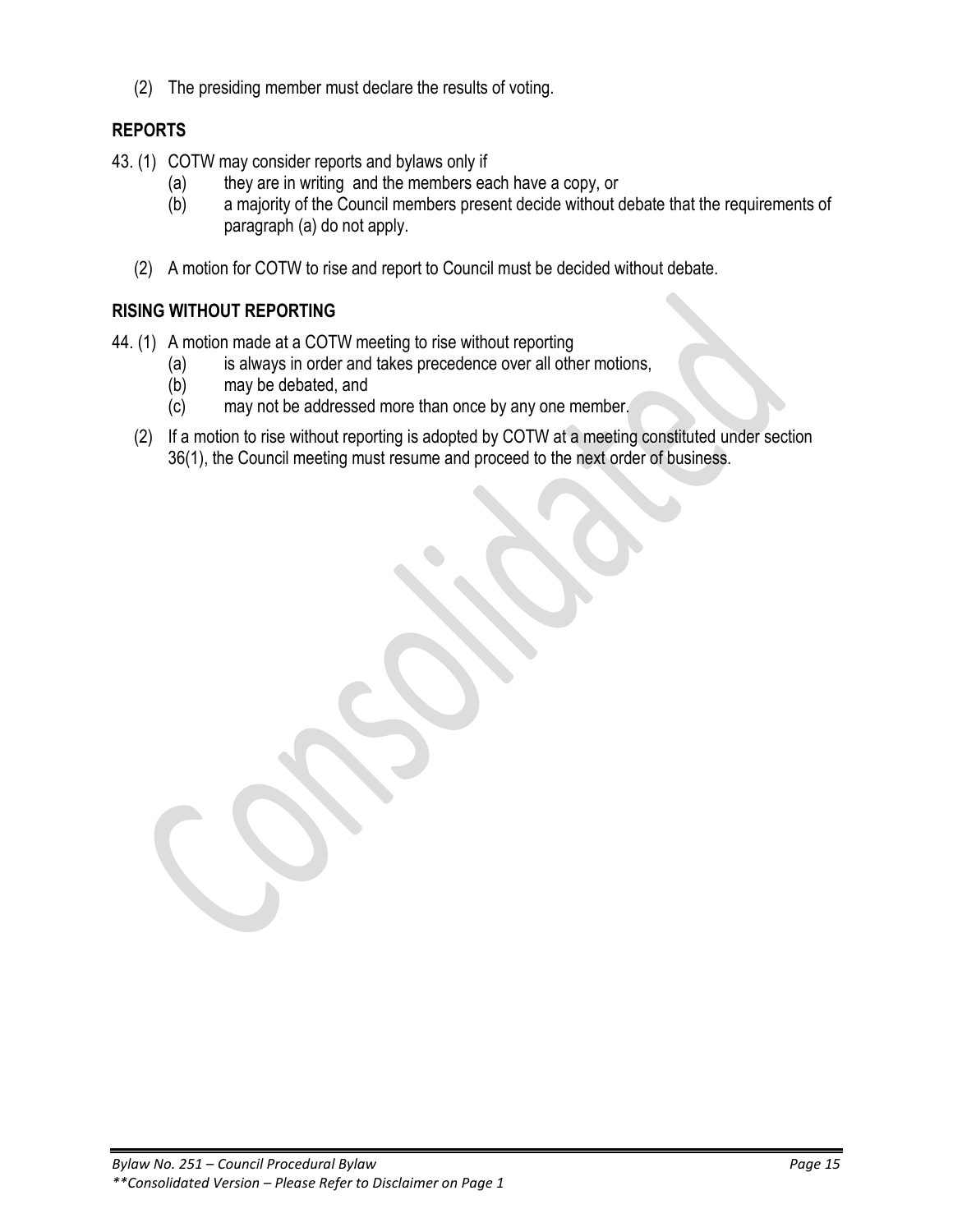# **PART 8 – COMMITTEES**

### **DUTIES OF STANDING COMMITTEES**

- 45. (1) Standing committees must consider, inquire into, report, and make recommendations to Council about all of the following matters:
	- (a) matters that are assigned by resolution of Council related to the general subject indicated by the name of the committee;
	- (b) matters that are assigned by the Mayor.
	- (2) Standing committees must report and make recommendations to Council at all of the following times:
		- (a) in accordance with the schedule of the committee's meetings;
		- (b) on matters that are assigned by Council or the Mayor,
			- (i) as required by Council or the Mayor, or
			- (ii) at the next Council meeting if the Council or Mayor does not specify a time.

### **DUTIES OF SELECT COMMITTEES**

46. (1) Select committees must consider, inquire into, report, and make recommendations to Council about the matters referred to the committee by the council.

### **SCHEDULE OF COMMITTEE MEETINGS**

- 47. (1) At its first meeting after its establishment a standing or select committee must establish a regular schedule of meetings.
	- (2) The chair of a committee may call a meeting of the committee in addition to the scheduled meetings or may cancel a meeting.

#### **NOTICE OF COMMITTEE MEETINGS**

- 48. (1) Subject to subsection (2), after the committee has established the regular schedule of committee meetings, including the times, dates and places of the committee meetings, notice of the schedule must be given by
	- (a) providing a copy to the District Office;
	- (b) posting a copy of the schedule at the Public Notice Posting Place; and
	- $(c)$  providing a copy of the schedule to each member of the committee.
	- (2) Where revisions are necessary to the annual schedule of committee meetings, the Corporate Officer must, as soon as possible, post a notice at the Public Notice Posting Place which indicates any revisions to the date, time and place or cancellation of a committee meeting.
	- (3) The chair of a committee must cause a notice of the day, time and place of a meeting called under section 8(2) to be given to all members of the committee at least 24 hours before the time of the meeting.

## **ATTENDANCE AT COMMITTEE MEETINGS**

49. Council members who are not members of a committee may attend the meetings of the committee.